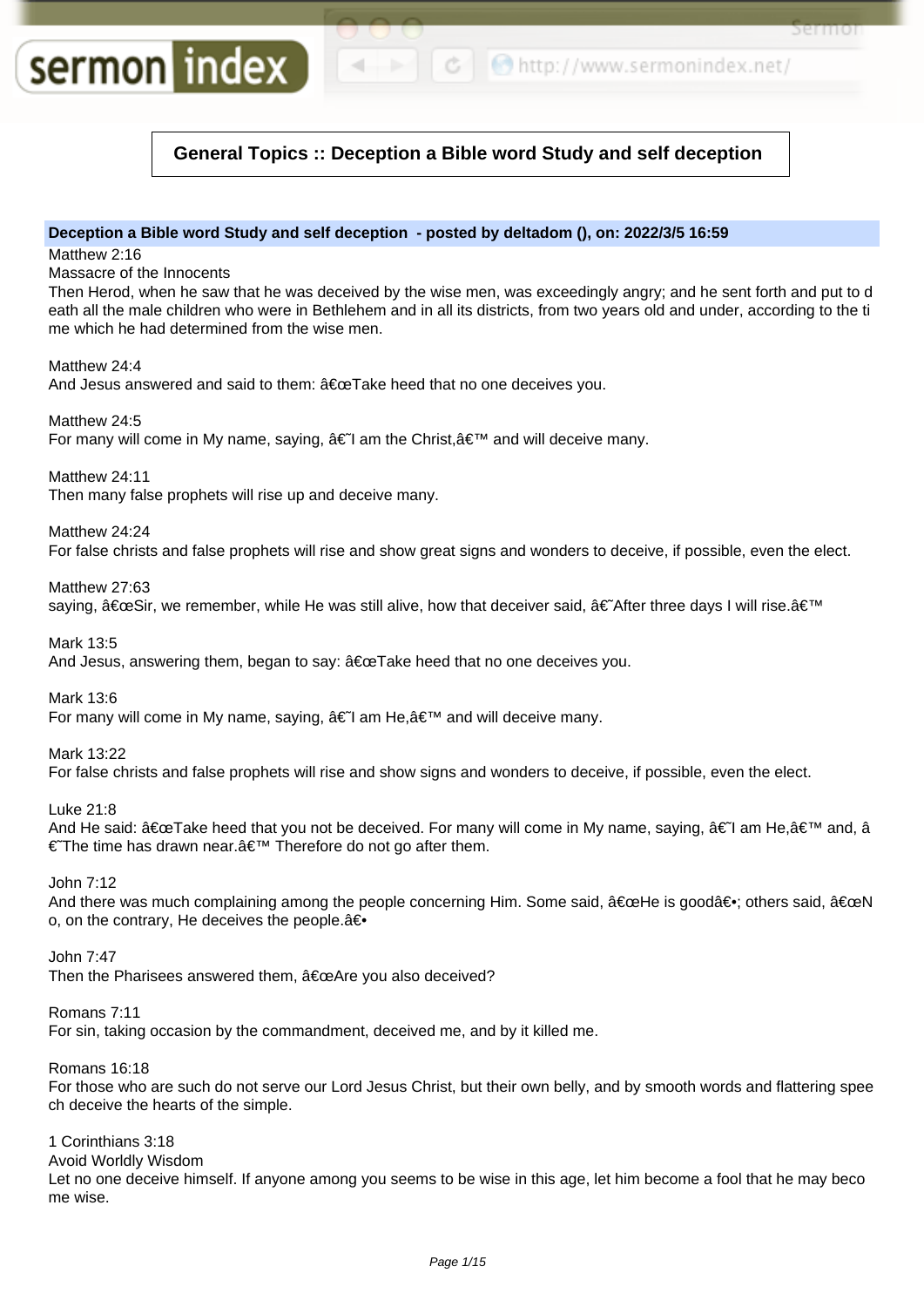1 Corinthians 6:9

Do you not know that the unrighteous will not inherit the kingdom of God? Do not be deceived. Neither fornicators, nor id olaters, nor adulterers, nor homosexuals, nor sodomites,

1 Corinthians 15:33 Do not be deceived: "Evil company corrupts good habits.â€

2 Corinthians 6:8 by honor and dishonor, by evil report and good report; as deceivers, and yet true;

2 Corinthians 11:3 But I fear, lest somehow, as the serpent deceived Eve by his craftiness, so your minds may be corrupted from the simpli city that is in Christ.

Galatians 6:3 For if anyone thinks himself to be something, when he is nothing, he deceives himself.

Galatians 6:7

Do not be deceived, God is not mocked; for whatever a man sows, that he will also reap.

Ephesians 5:6

Let no one deceive you with empty words, for because of these things the wrath of God comes upon the sons of disobed ience.

Colossians 2:4

Now this I say lest anyone should deceive you with persuasive words.

2 Thessalonians 2:3

Let no one deceive you by any means; for that Day will not come unless the falling away comes first, and the man of sin is revealed, the son of perdition,

1 Timothy 2:14 And Adam was not deceived, but the woman being deceived, fell into transgression.

2 Timothy 3:13 But evil men and impostors will grow worse and worse, deceiving and being deceived.

Titus 1:10 The Eldersâ€<sup>™</sup> Task For there are many insubordinate, both idle talkers and deceivers, especially those of the circumcision,

Titus 3:3

For we ourselves were also once foolish, disobedient, deceived, serving various lusts and pleasures, living in malice and envy, hateful and hating one another.

James 1:16

Do not be deceived, my beloved brethren.

James 1:26

If anyone among you thinks he is religious, and does not bridle his tongue but deceives his own heart, this one  $\hat{\mathbf{a}} \in \mathbb{R}^N$  religious, and does not bridle his tongue but deceives his own heart, this one  $\hat{\mathbf{a}}$ gion is useless.

1 John 1:8

If we say that we have no sin, we deceive ourselves, and the truth is not in us.

1 John 2:26

These things I have written to you concerning those who try to deceive you.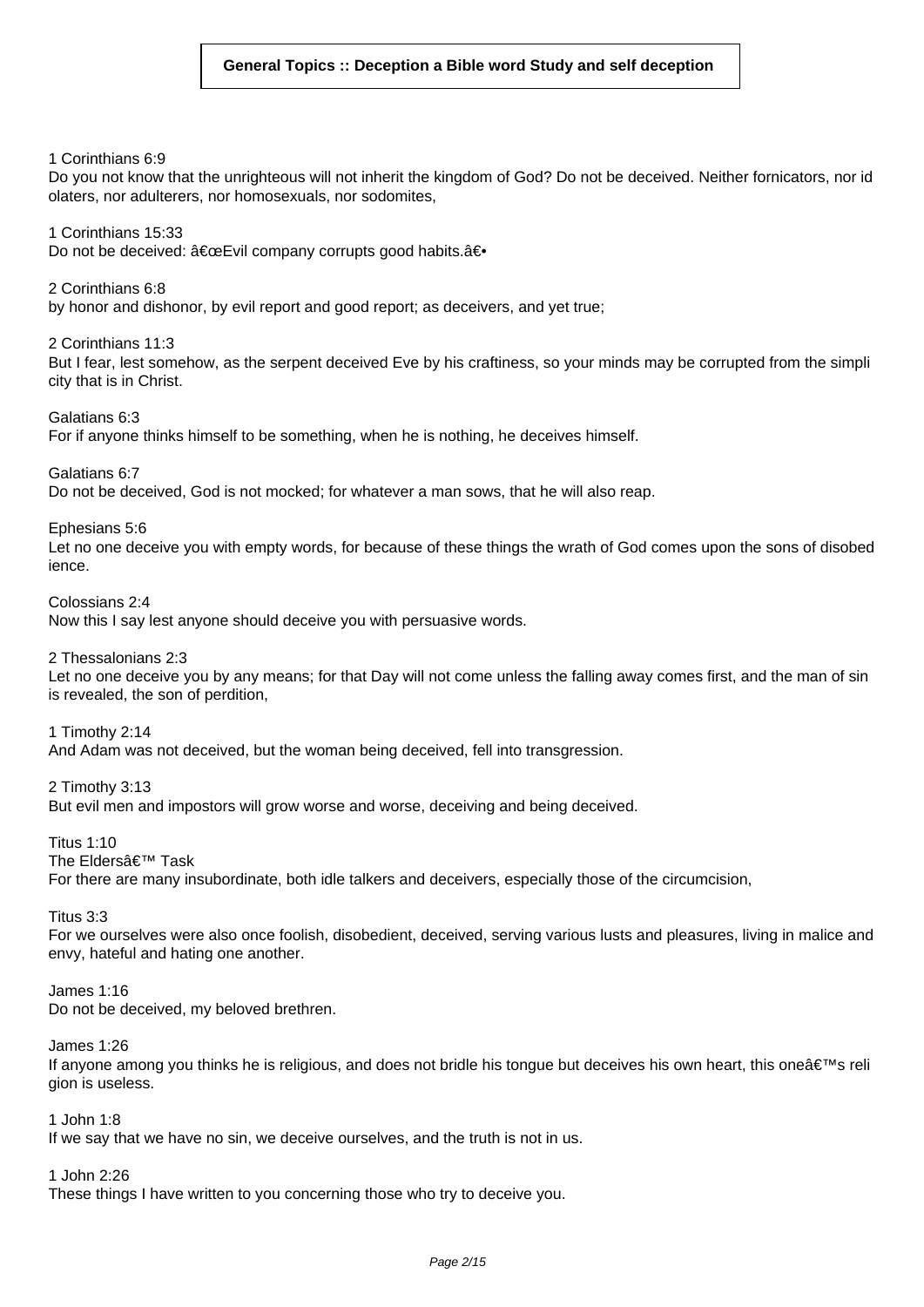### 1 John 3:7

Little children, let no one deceive you. He who practices righteousness is righteous, just as He is righteous.

### 2 John 1:7

### Beware of Antichrist Deceivers

For many deceivers have gone out into the world who do not confess Jesus Christ as coming in the flesh. This is a decei ver and an antichrist.

### Revelation 12:9

So the great dragon was cast out, that serpent of old, called the Devil and Satan, who deceives the whole world; he was cast to the earth, and his angels were cast out with him.

### Revelation 13:14

And he deceives those who dwell on the earth by those signs which he was granted to do in the sight of the beast, tellin g those who dwell on the earth to make an image to the beast who was wounded by the sword and lived.

### Revelation 18:23

The light of a lamp shall not shine in you anymore, and the voice of bridegroom and bride shall not be heard in you any more. For your merchants were the great men of the earth, for by your sorcery all the nations were deceived.

### Revelation 19:20

Then the beast was captured, and with him the false prophet who worked signs in his presence, by which he deceived th ose who received the mark of the beast and those who worshiped his image. These two were cast alive into the lake of fi re burning with brimstone.

#### Revelation 20:3

and he cast him into the bottomless pit, and shut him up, and set a seal on him, so that he should deceive the nations no more till the thousand years were finished. But after these things he must be released for a little while.

### Revelation 20:8

and will go out to deceive the nations which are in the four corners of the earth, Gog and Magog, to gather them togethe r to battle, whose number is as the sand of the sea.

#### Revelation 20:10

The devil, who deceived them, was cast into the lake of fire and brimstone where the beast and the false prophet are. A nd they will be tormented day and night forever and ever.

#### Deception

What I find so interesting is that so many people do not see the obvious when looking at verses.

I have been thinking when whether god is covering their eyes or that they can't see it.

I think the greatest deception is self-deception and I am probably deceived the most as like paul I can say I am the great est of sinners and I need a saviour.

That's why there is grace and truth because if we see our true sinful condition we are all deceived to some degree as sin blinds our eyes.

It is amazing that God can show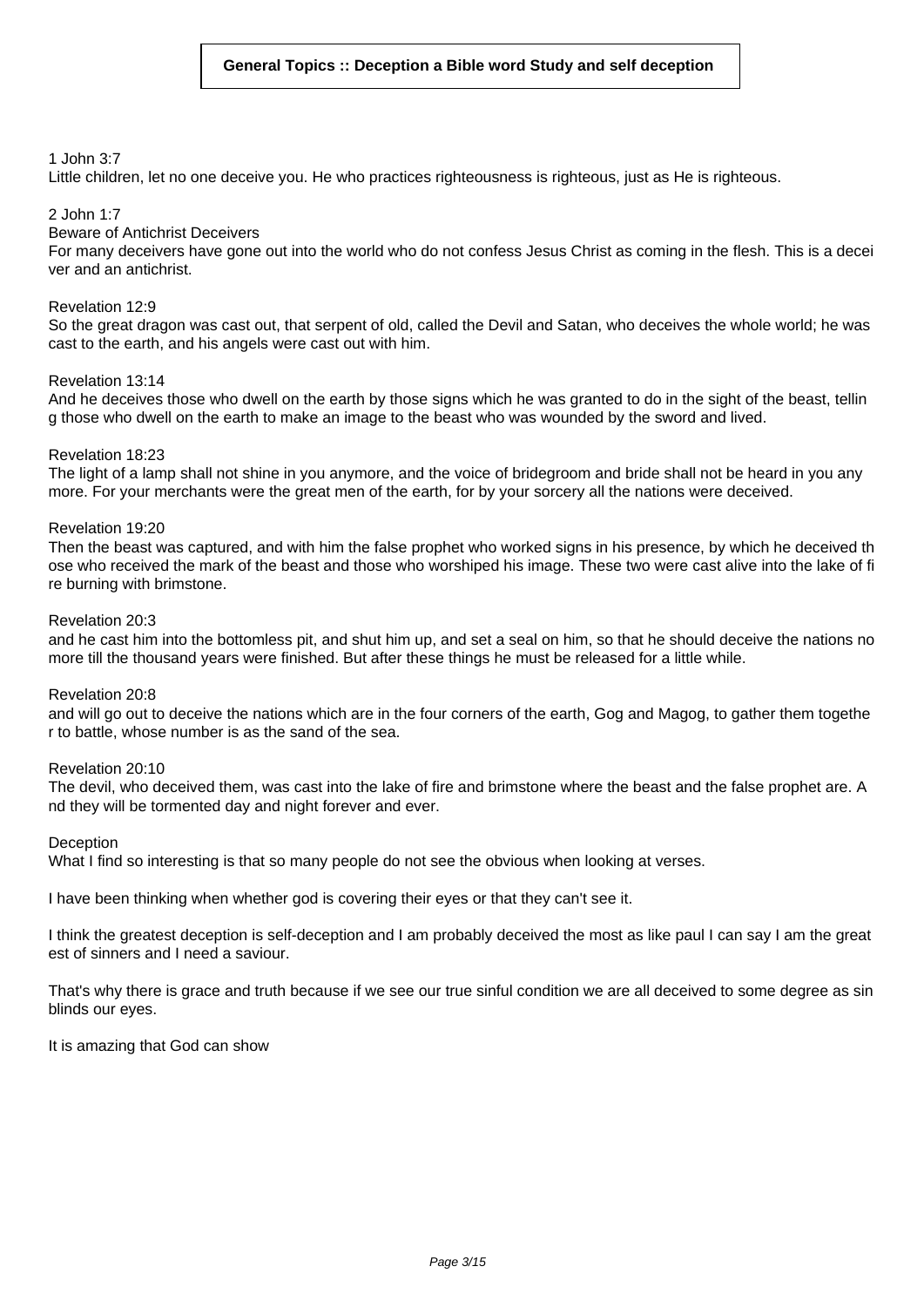**Re: Deception a Bible word Study and self deception - posted by ginnyrose (), on: 2022/3/29 18:45** Deltadom,

I find your conclusion confusing.

Scripture warns people against being deceived. To suggest that "if we see our true sinful condition we are all deceived t o some degree as sin blinds our eyes" is contradictory.

I see your conclusion confusing.

Deception occurs when people deliberately abandon TRUTH and choose something else more to their likening thus den ying reality. Do this often enough will result in deception because a new norm will have replaced TRUTH.

My thoughts.

Sandra

### **Re: - posted by rookie (), on: 2022/4/5 8:48**

2Th 2:10

and with all unrighteous deception among those who perish, because they did not receive the love of the truth, that they might be saved.

What do you make of this Scripture? What does it mean by "they did not receive the love of the truth"?

### **Re: - posted by AJM\_REV2220, on: 2022/4/5 12:22**

Brother & Sisters, when reading 2 THESS 2:10, I understand the following:

1) the lawless one seeks to deceive in every manner

2) yet people have a choice to believe a lie (deception) or truth

3) those who believe the lie of the great deceiver will perish (a consequence consistent with other scripture)

4) those who "receive the love of the truth" are those who are making a choice to believe the truth. IMO, I think "love of t he truth" could be translated as "strongly embrace the truth". Agape (Greek for love) is used throughout the NT in a man ner of emphasis especially in relationship to Jesus (John 15:9-10 is one that comes to mind). Therefore, I perceive this s tatement as "those who strongly cling to the truth (Jesus, God, His commandments, His truth) then you will not be deceiv ed and perish". The "receive the love" could be infer the influence of the Holy Spirit (Ephesians 1:13) when discerning th e truth.

Paul writes this to exhort the Thessalonica church to be watchful and grounded in truth because of the ongoing hostilitie s and falsehoods (verses 1-3). He would know as having been run out of that town (ie. the power of the gospel is truth w hich always threatens the powers, principalities, spiritual wickedness in high places which respond in such a manner).

Hope and pray this is edifying. If not, please respond or reprove.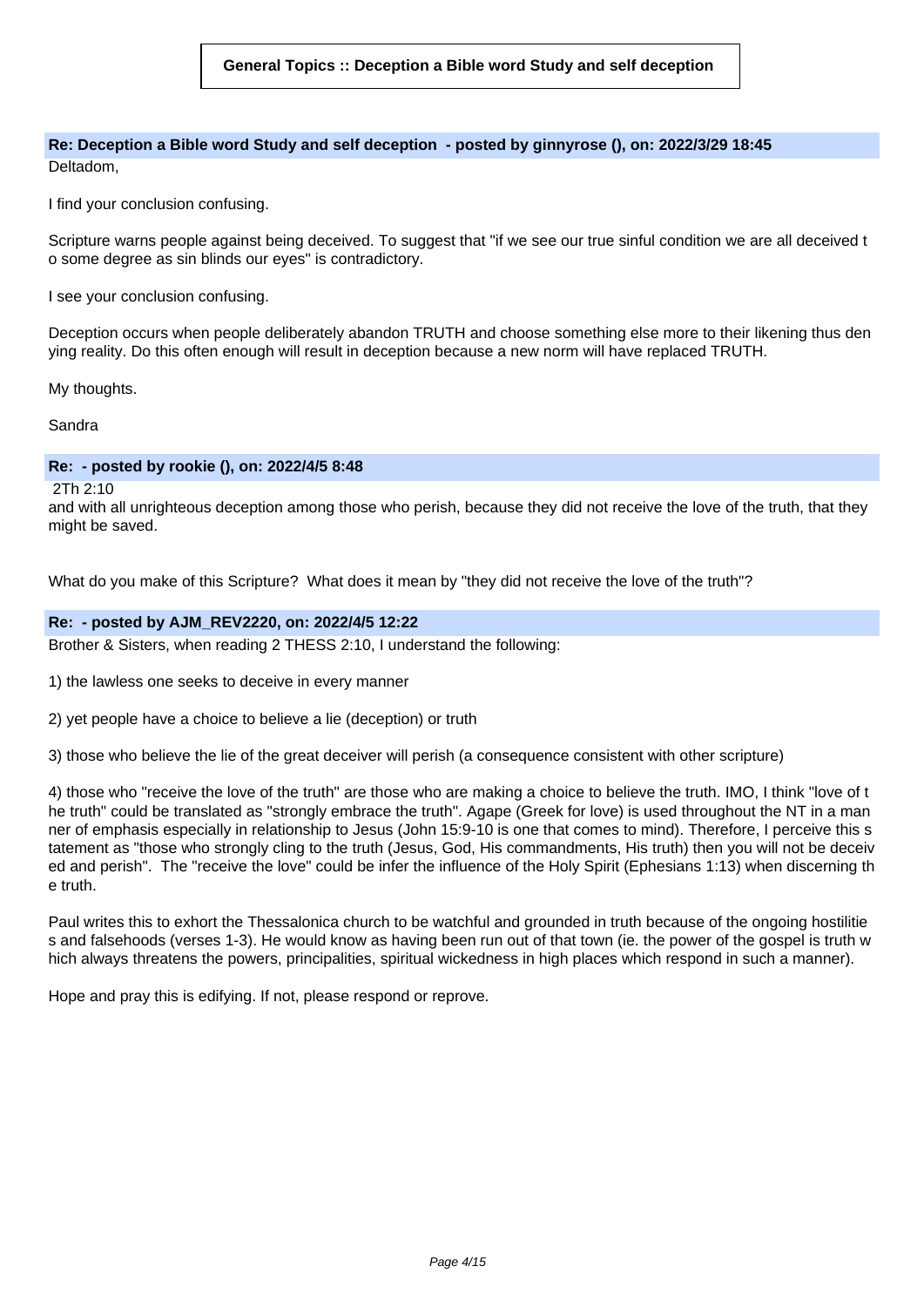### **Re: - posted by passerby, on: 2022/4/5 14:48**

Deception involves the deceiver and his agents, the falsehood or misrepresentation, and the target of deception. It is a r eal spiritual battle and a real battle against our own self.

Susceptibility to prophetically marked deceptions could have happened to us long ago because of our own obstinacy an d vanities.

The bible told us to meditate on the precepts of God day and night. To render our lives submissively and humbly before Him. Trusting for His care, protection, and supplication.

### **Re: - posted by AJM\_REV2220, on: 2022/4/5 14:51**

Zac Poonen teaches on 2 THESS 2 "love the truth"

https://www.sermonindex.net/modules/myvideo/photo.php?lid=3334

#### **Re: rookie - posted by JFW (), on: 2022/4/5 16:44**

What do you make of this Scripture? What does it mean by "they did not receive the love of the truth"?

not "receivingâ⊕ bespeaks it was offered to them yet receiving is itself a choice and an action.

(for me) the reading of this passage suggests the option or ability to receive is native to us all and as such we are accou ntable as to wether we chose to receive a love of the truth when it was offered.

It (for me) has the same feel as Hebrews 4:16 where we seek to  $\hat{a} \in \mathbb{C}$  mercy... that word isn $\hat{a} \in \mathbb{N}$ t the same bu t is often translated as receive as well, the point being in both cases we find an active participle which again requires us t o choose and act.

In John 17, Jesus prays (vs26b) asking  $\hat{a} \in \text{ceth}$  at the love wherewith thou hast loved me may be in them, and I in them. $\hat{a}$ ۥ

Jesus did this so that we may know the  $\hat{a} \in \hat{c}$  and true God  $\hat{a} \in \infty$  vs 3

the  $\hat{a} \in \hat{c}$  and the truth  $\hat{a} \in \hat{c}$  is, if not the same, a precursor to the  $\hat{a} \in \hat{c}$  and  $\hat{c} \in \hat{c}$  found here in Romans 5:8 And hope maketh not ashamed; because the love of God is shed abroad in our hearts by the Holy Ghost which is given unto us

So we have Jesus's prayer in John 17 where He asked that the love wherewith God loves His son, would be in us-The means by which God the Father answered that prayer in Romans 5 and the consequence of not having  $\hat{a} \in \hat{c}$  exereceive d†this love in 2 Thess 2

Where in Hebrews 4 we see how to maintain or abide in this love/communion, namely by obtaining mercy on behalf of o thers which is the fruit of the  $\hat{a} \in \text{celove}$  of truth/God $\hat{a} \in \delta \check{Y}^{T M} \cdot \check{O} \check{Y} \cdot w$ 

### **Re: - posted by rookie (), on: 2022/4/5 23:16**

Thanks for the Zac Poonen sermon. His words were edifying. He spoke of many different experiences that he has had as he walked the path of faith. So it must be with all who profess Christ.

He spoke of liberty at one point, this is part of what I have experienced over the process of time.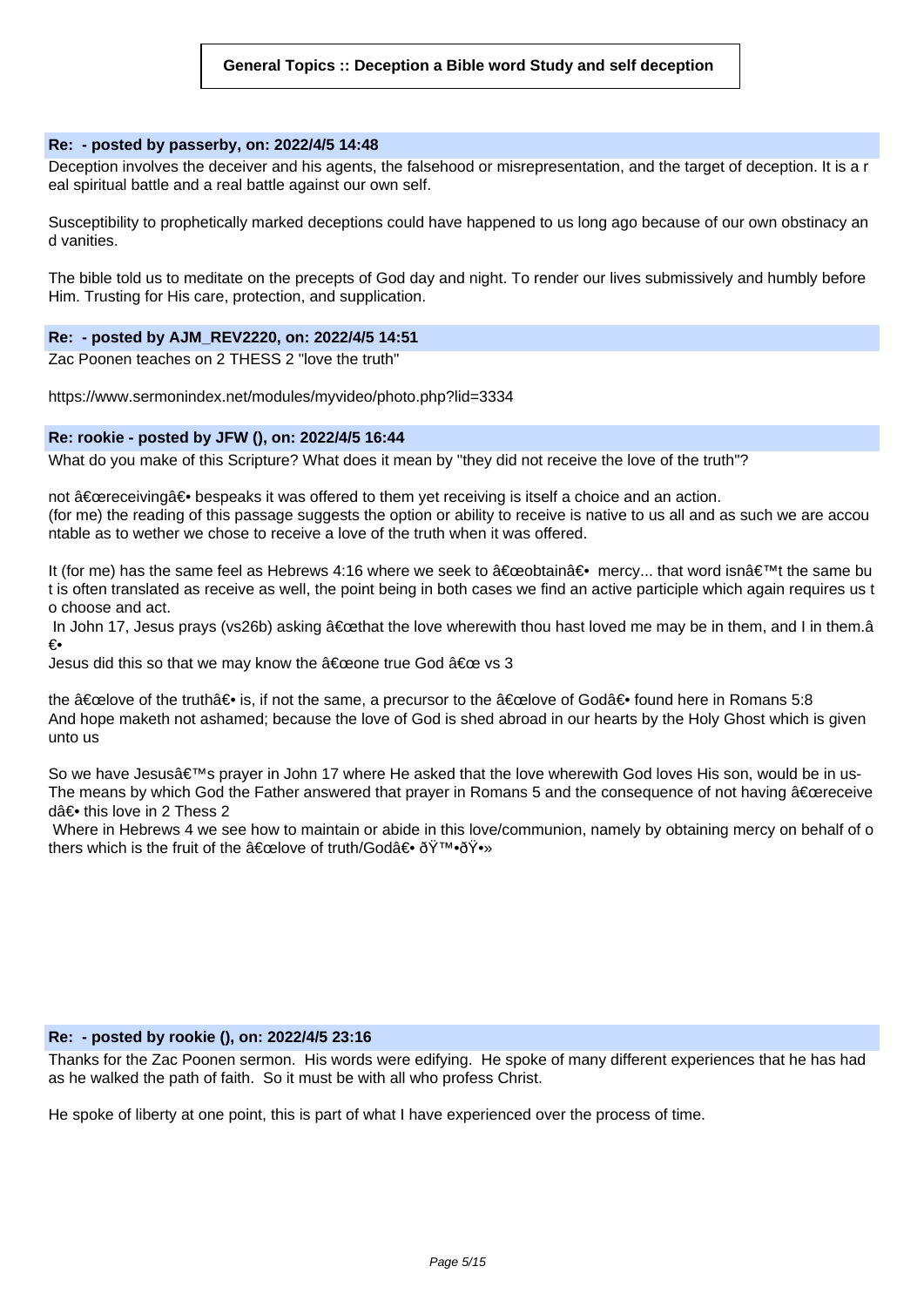### **Re: JFW - posted by rookie (), on: 2022/4/5 23:21**

"And hope maketh not ashamed; because the love of God is shed abroad in our hearts by the Holy Ghost which is given unto us..."

I am poorly equipped concerning the knowledge of language structure. I appreciate your knowledge in discerning the co ntent of Scripture. Zac Poonen mentioned the noble Bereans and that we should seek to be like the Bereans.

You quoted the Scripture above and I agree this speaks to what I have experienced in my own life concerning "receiving the love of the truth." For me, the word "hope" is the evidence of God's grace, the fruit created by God's workmanship in our lives. This fruit creates in us "hope." For we know that faith is the substance of what is hoped for, evidence of what i s not seen.

So then, "substance" creates hope. How do you understand "substance"?

### **Re: rookie - posted by JFW (), on: 2022/4/6 8:10**

So then, "substance" creates hope. How do you understand "substance"?

Substance, in this case, is that which is real, actual... something that is founded. Yet this founding is not in itself done by us but by our forerunner-

(In my understanding), Jesus demonstrated what/how the substance of faith towards God lives and in doing so, laid the f oundation and function of faith for all whom will follow after Him.

The substance or confidence that is produced by faith is the  $\hat{a} \in \hat{c}$  or action whereby we persist in our faith, itself being demonstrated or evidenced by joy  $\check{\sigma}\check{\Upsilon}^*$ 

again (for me) this substance is the evidence that the  $\hat{a} \in \hat{c}$ elove $\hat{a} \in \hat{c}$  was received, finding good ground, took root and prod uced fruit unto God. Which is to say that the faith that comes from having received the "loveâ⊕ will produce hope an d this hope produces joy, all of which occurs by grace.

Peter comes to mind, when he stepped out of the boat on faith, his faith was indeed an actual substance capable of sup porting him, until which time he lost focus on the object of his faith and answered the door where doubt/fear were knocki ng, at which point the "substanceâ⊖ lost its " stanceâ⊖

Whereas later, after Peters faith had been refined and tested, we see this "stanceâ∈ was restored, being evidenced by hope and producing joy  $\delta \ddot{Y}^{\text{TM}} \cdot \delta \ddot{Y} \cdot \delta Y$ 

Then Peter said, Silver and gold have I none; but such as I have give I thee: In the name of Jesus Christ of Nazareth ris e up and walk.

7 And he took him by the right hand, and lifted him up: and immediately his feet and ankle bones received strength.

8 And he leaping up stood, and walked, and entered with them into the temple, walking, and leaping, and praising God. 9 And all the people saw him walking and praising God:

10 And they knew that it was he which sat for alms at the Beautiful gate of the temple: and they were filled with wonder a nd amazement at that which had happened unto him.

11 And as the lame man which was healed held Peter and John, all the people ran together unto them in the porch that i s called Solomon's, greatly wondering.

12 And when Peter saw it, he answered unto the people, Ye men of Israel, why marvel ye at this? or why look ye so ear nestly on us, as though by our own power or holiness we had made this man to walk?

13 The God of Abraham, and of Isaac, and of Jacob, the God of our fathers, hath glorified his Son Jesus; whom ye deliv ered up, and denied him in the presence of Pilate, when he was determined to let him go.

14 But ye denied the Holy One and the Just, and desired a murderer to be granted unto you;

15 And killed the Prince of life, whom God hath raised from the dead; whereof we are witnesses.

16 And his name through faith in his name hath made this man strong, whom ye see and know: yea, the faith which is b y him hath given him this perfect soundness in the presence of you all. âce i.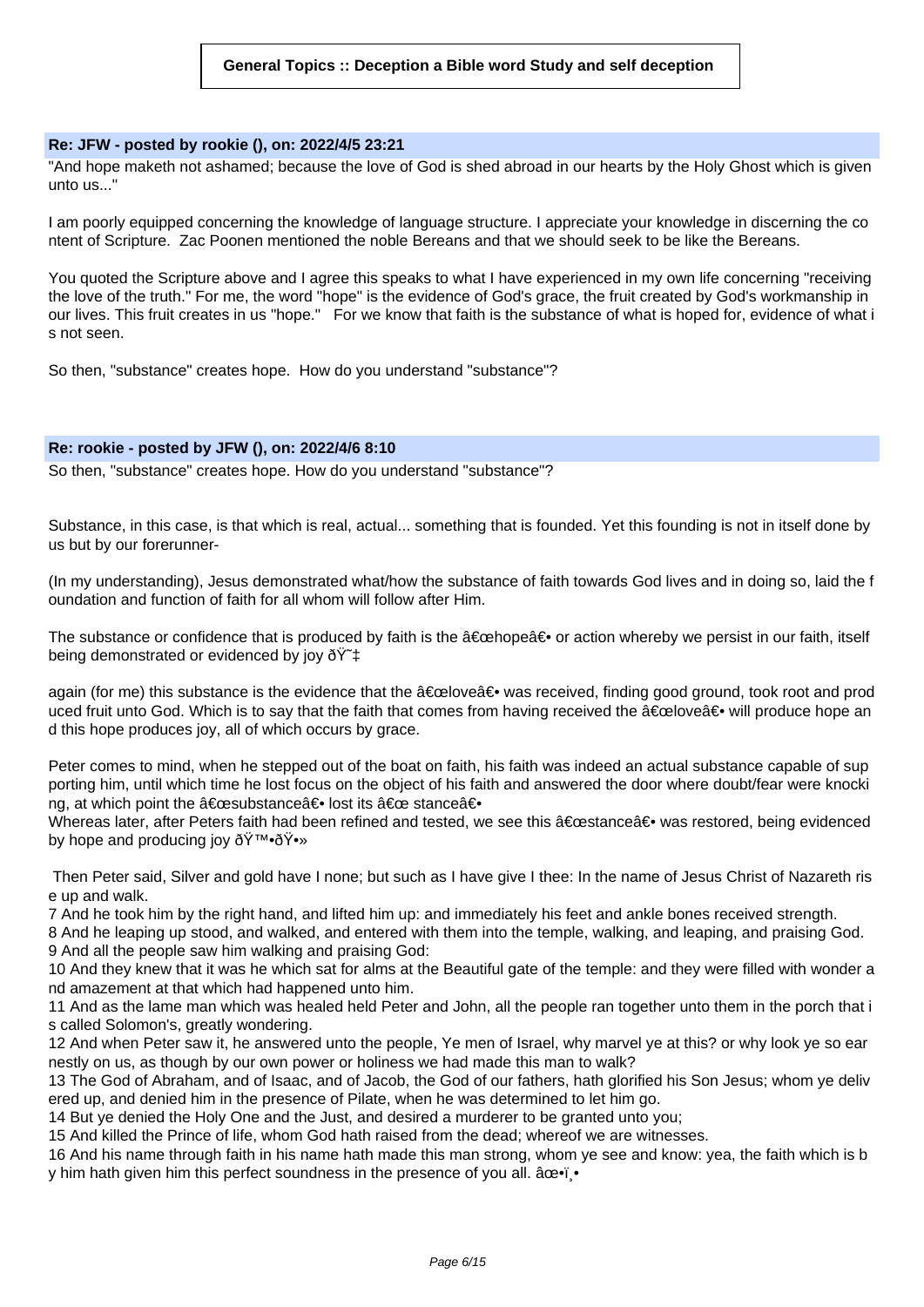### **Re: JFW - posted by rookie (), on: 2022/4/6 12:21**

"Peter comes to mind, when he stepped out of the boat on faith, his faith was indeed an actual substance capable of supporting him, until which time he lost focus on the object of his faith and answered the door where doubt/fear were knocking, at which point the "substance― lost its " stance―

Whereas later, after Peters faith had been refined and tested, we see this "stance― was restored, being evidenced by hope and producing joy 🙕🕻 "

I am in one accord with what you have posted. The example you have given us of Peter is a timely illustration of what we are working out here in this thread. We are given another example of how God worked in Peter's life concerning the testing and refining process found within the precept of faith.

This event in Peter's life is given to us in Scripture. We are given a testimony of a sequence of events which Peter experienced when he rejected Christ.

Jhn 13:37

Peter said to Him, "Lord, why can I not follow You now? I will lay down my life for Your sake. â€.

Jhn 13:38

Jesus answered him, "Will you lay down your life for My sake? Most assuredly, I say to you, the rooster shall not crow till you have denied Me three times.

Also....

Luk 22:31

And the Lord said,  $\hat{a} \in \Omega$ Simon, Simon! Indeed, Satan has asked for you, that he may sift you as wheat.

Luk 22:32

"But I have prayed for you, that your faith should not fail; and when you have returned to Me, strengthen your brethre n.â€∙

We have this testimony of Peter's experience with God. We know from other examples given us of Peter's story that ov er the process of time, through the workmanship of God, Peter would carry out what God had ordained for his life. Peter's weakness, his failings, his lack of understanding, is given to us as an example so that we might too learn how fait h changes us, how faith causes us to enter into His rest.

Hebrews 11:1

"Now faith is the substance of things hoped for..."

I missed this earlier in trying to work out this thought... "substance of things hoped for": would you consider "things" to en compass Peter's experiences given to us in Scripture?

# **Re: rookie - posted by JFW (), on: 2022/4/6 23:08**

You wrote: "l missed this earlier in trying to work out this thought... "substance of things hoped for": would you consider "things" to encompass Peter's experiences given to us in Scripture?â€.

Yes indeed and that  $\hat{\mathbf{a}} \in \mathbb{R}^{T}$ s an interesting  $\hat{\mathbf{a}} \in \mathbb{C}$ ething  $\hat{\mathbf{a}} \in \mathbb{C}$ ...

Here is a place where Jesus points to the same hopeful thing-

Mat 18:19

Again I say unto you, That if two of you shall agree on earth as touching any thing G4229 that they shall ask, it shall be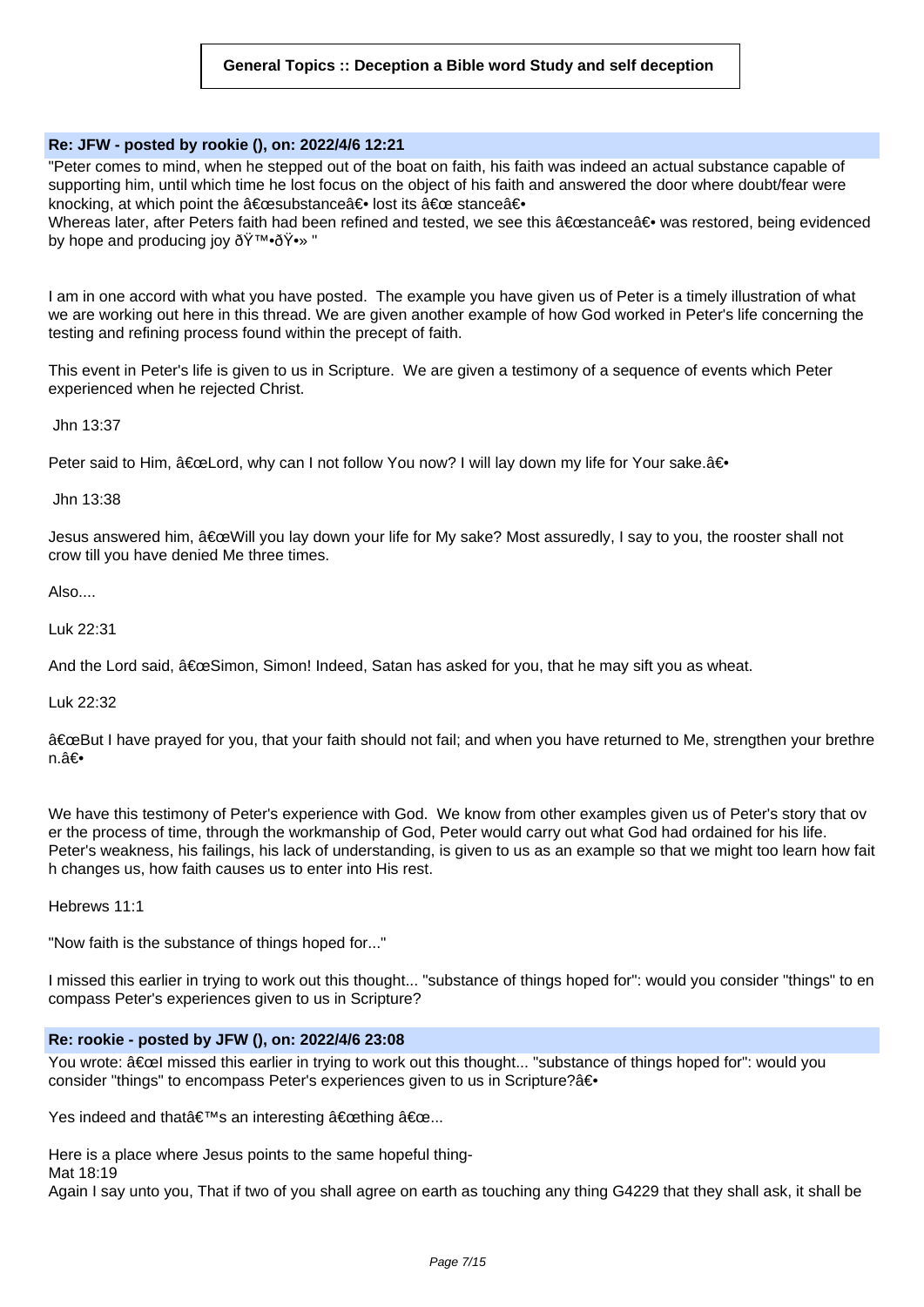done for them of my Father which is in heaven.

You posted ;

" Luk 22:31

And the Lord said,  $\hat{a} \in \Omega$ Simon, Simon! Indeed, Satan has asked for you, that he may sift you as wheat.

Luk 22:32

"But I have prayed for you, that your faith should not fail; and when you have returned to Me, strengthen your brethre n.â<del>€</del>

There is quite a lot in this particular passage, that may require its own attention and maybe it $\hat{\epsilon} \in \mathbb{N}$ s own table even.

( Jeff )

Something that you posted several years ago regarding the eternal image of the Godhead, gridding out the tribes by thei r location/population, arriving at the cross with the temple in the middle, had a significant impact and was a particular ble ssing to me. It was a discovery worthy of the grace it took to work it out âce.j. ...in fact that  $\hat{a} \tilde{\cdot} \delta \tilde{Y} \cdot \frac{1}{4}$  is a  $\hat{a} \in \text{cothing } G$ 4229 $\hat{a} \in \text{C}$ 

# **Re: JFW - posted by rookie (), on: 2022/4/7 12:03**

Thank you for highlighting G4229. I fail much to often in seeking out word meanings in the concordance. G4229 adds cl arity to our discussion.

So meditating on this passage...

"Now faith is the substance of things..."

Now drilling down further, "...substance of things..."

As we examine Scripture, and in particular, the testimonies given to us of faithful individuals, we are given "things" that t he individual experienced as God worked.

This is hard to properly word this question...for me the word "substance" is exploding as I contemplate the implications.

How are we to understand "substance" in light of "things"?

# **Re: rookie - posted by JFW (), on: 2022/4/7 14:14**

" This is hard to properly word this question...for me the word "substance" is exploding as I contemplate the implicati ons.

How are we to understand "substance" in light of "things"? $a\rightarrow$ 

(for me) oil and flame (light) serve well to illustrate substance/thing relationship-

...and yes the potential for "substanceâ⊕ abounds in scripture, and what's more, in our experiences or testimoni es 🙕🕻

It is difficult (for me) to express without inspiration (Holy Spirit) because no matter how clear it may be, without Him ther e is no life in it, no (flame) light.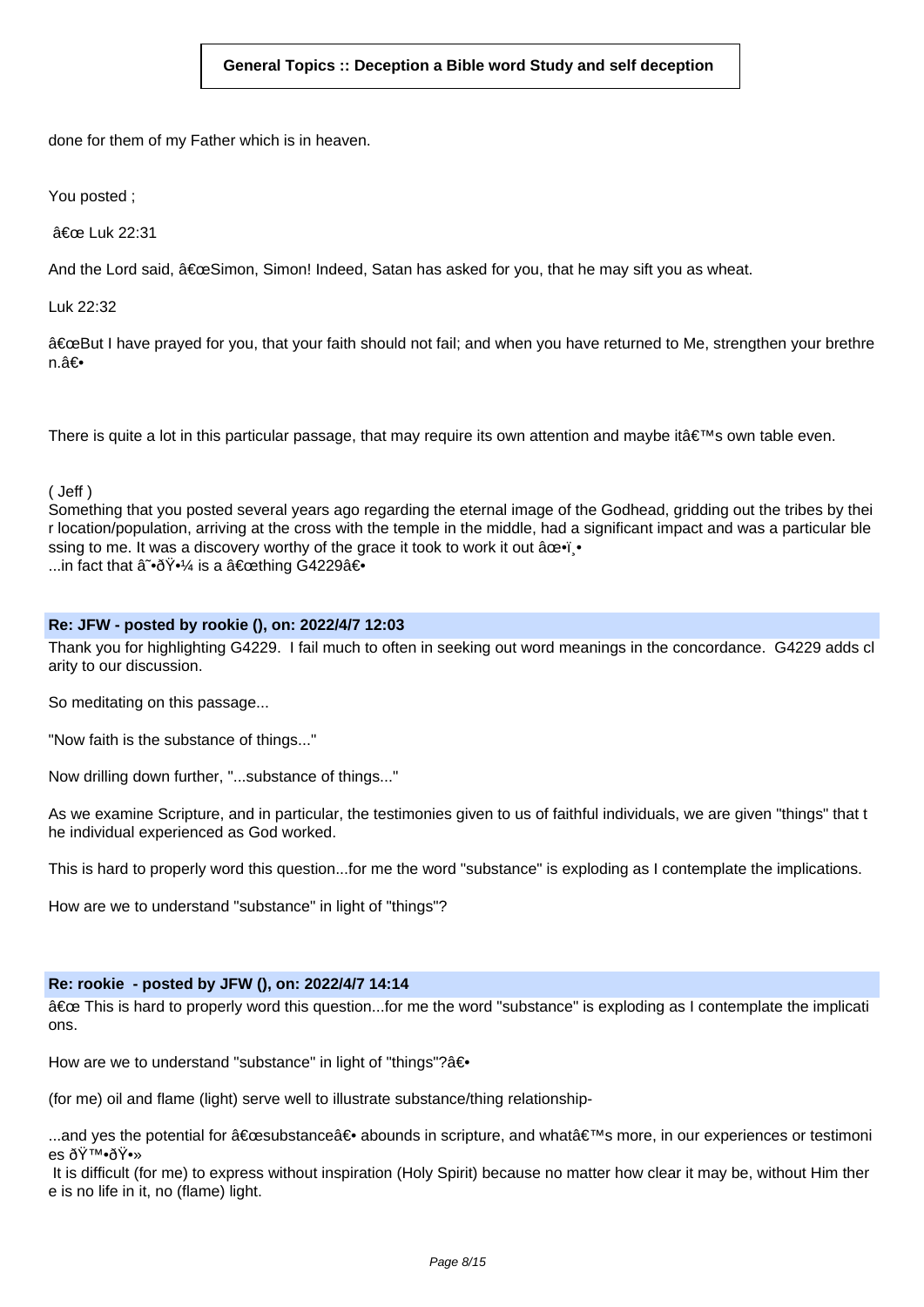### **General Topics :: Deception a Bible word Study and self deception**

Having said that, in one sense, He is both the oil and the flame.

The oil as the substance or potential and the flame as the thing or light, ours is to co-labor with Christ in bringing that ligh t to a lost world fishing for men.

Once while at a house church service, the Lord spoke to me about prophecy-

He gave me both an illustration and a commentary;

The context was utilizing prophecy to reach the lost, He illustrated this by seeing myself out in the woods with a lamp att empting to attract moths,... He said that's what I had been doing asking if it was profitable... He then told me to go b ack to the house and simply turn on the porch light and they would find me.

we could spend a month of Sunday $\hat{a} \in \mathbb{N}$ s parsing out the nuances of this but (for me) the plain instruction was to rest in faith, trusting Him-

In this case the substance is prophecy and the thing is the light it brings to the hearer .

### **Re: jFW - posted by rookie (), on: 2022/4/8 9:05**

You wrote:

"In this case the substance is prophecy and the thing is the light it brings to the hearer . "

Yes, yes.. the predestined work of Christ to gather all whom the Father has given Him. I believe the following verses sp eaks to the transforming work that is made evident in those who continue gatheingr the oil...

1Jo 2:12

I write to you, little children, Because your sins are forgiven you for His name's sake.

1Jo 2:13

I write to you, fathers, Because you have known Him who is from the beginning. I write to you, young men, Because you have overcome the wicked one. I write to you, little children, Because you have known the Father.

1Jo 2:14

I have written to you, fathers, Because you have known Him who is from the beginning. I have written to you, young men, Because you are strong, and the word of God abides in you, And you have overcome the wicked one.

I believe the "substance" of the "things", the underlying purposed interactions of the Holy Spirit with each individual, is m eant to transform us into the image of Christ. This is the most prevalent and central prophesy given to us in Scripture.

In your personal experience of the "things", what has the "substance" caused in what you hope for?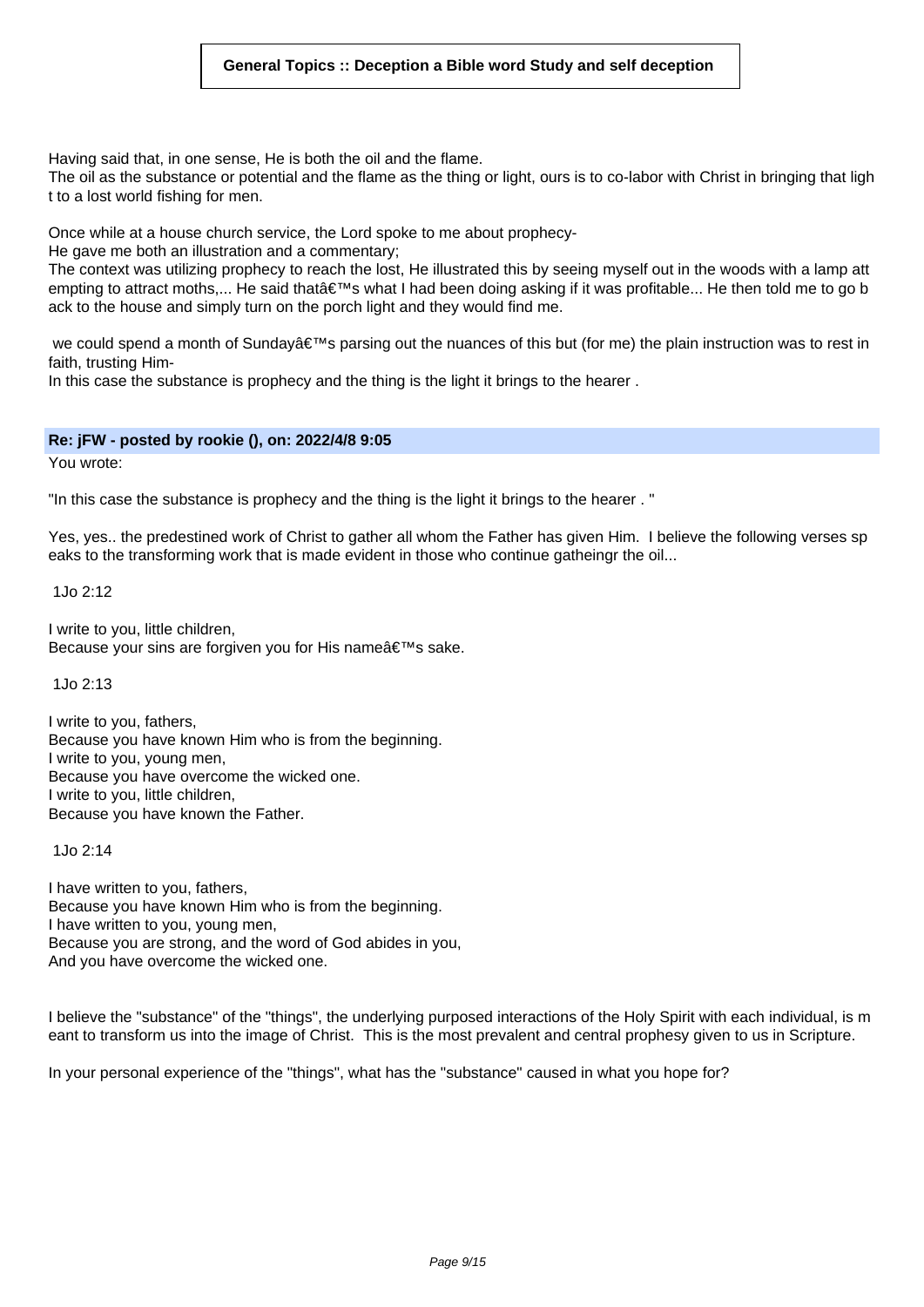### **Re: rookie - posted by JFW (), on: 2022/4/8 22:57**

â€cel believe the "substance" of the "things", the underlying purposed interactions of the Holy Spirit with each individual, is meant to transform us into the image of Christ. This is the most prevalent and central prophesy given to us in Scriptur e.â€

Yes 🙕🕻

The Son can do nothing of himself, but what he seeth the Father do: for what things soever he doeth, these also doeth t he Son likewise.

/ In your personal experience of the "things", what has the "substance" caused in what you hope for? /

Life,... the birth or subsequent nurturing or development of eternal life in Christ. wether planting, watering, pruning, or harvesting,.. the work must be done with Him, tho the temptation to do it for Him r emains a snare.

Recently, after noticing a deficit in my two youngest son appetite for the things of the Lord, I prayed and it never left the r oom... (realizing I was out of fellowship in their lives), I prayed for mercy for my sons, that my negligence wouldn't r elieve them of the opportunity to see and know Him. I also confessed that I didn $\hat{a} \in \mathbb{M}$ t rightly know what to pray to bring r emedy, asking Him to direct my prayers that they might be profitable to this end -

He answered me, telling me to pray that I wouldn a ∈<sup>™</sup>t miss the opportunities that He had already placed before me. So that was my prayer and within two days my boys (without any mention from me) dug out their old bible from a box in thei r closet and placed it on the table between their beds so that when I tucked them in, I saw it and asked if they $\hat{\mathbf{a}} \in \mathbb{N}$  like me to read a story to them and their excitement over the prospect was surprising. This has become part of our daily routi ne and because this version is below their reading level it provides ample opportunities for me to fill in the gaps and actu ally minister to them the word  $\tilde{O}Y^{\text{TM}}\cdot \tilde{O}Y^{\text{TM}}$ 

So would this be (for you) an evidence of the substance of things hoped for?

# **Re: - posted by deltadom (), on: 2022/4/9 3:00**

Hebrews 11 King James Version 11 Now faith is the substance of things hoped for, the evidence of things not seen.

2 For by it the elders obtained a good report.

3 Through faith we understand that the worlds were framed by the word of God, so that things which are seen were not made of things which do appear.

4 By faith Abel offered unto God a more excellent sacrifice than Cain, by which he obtained witness that he was righteou s, God testifying of his gifts: and by it he being dead yet speaketh.

5 By faith Enoch was translated that he should not see death; and was not found, because God had translated him: for b efore his translation he had this testimony, that he pleased God.

6 But without faith it is impossible to please him: for he that cometh to God must believe that he is, and that he is a rewar der of them that diligently seek him.

7 By faith Noah, being warned of God of things not seen as yet, moved with fear, prepared an ark to the saving of his ho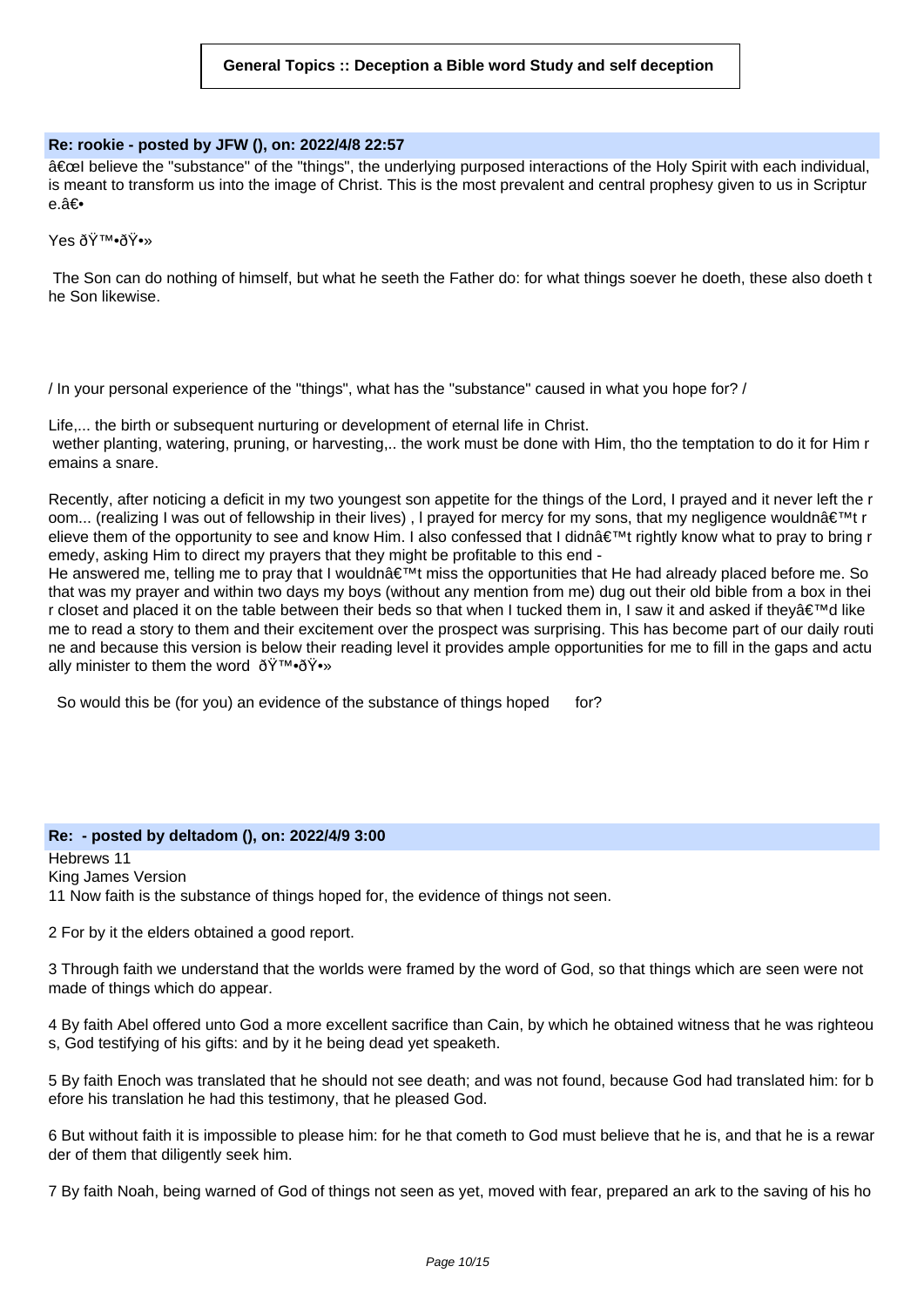# **General Topics :: Deception a Bible word Study and self deception**

use; by the which he condemned the world, and became heir of the righteousness which is by faith.

8 By faith Abraham, when he was called to go out into a place which he should after receive for an inheritance, obeyed; and he went out, not knowing whither he went.

9 By faith he sojourned in the land of promise, as in a strange country, dwelling in tabernacles with Isaac and Jacob, the heirs with him of the same promise:

10 For he looked for a city which hath foundations, whose builder and maker is God.

11 Through faith also Sara herself received strength to conceive seed, and was delivered of a child when she was past age, because she judged him faithful who had promised.

12 Therefore sprang there even of one, and him as good as dead, so many as the stars of the sky in multitude, and as t he sand which is by the sea shore innumerable.

13 These all died in faith, not having received the promises, but having seen them afar off, and were persuaded of them, and embraced them, and confessed that they were strangers and pilgrims on the earth.

I am just interested in how this relates to the idea of self deception

### **Re: JFW - posted by rookie (), on: 2022/4/9 10:40**

"So would this be (for you) an evidence of the substance of things hoped for?"

Mat 11:28

"Come to Me, all you who labor and are heavy laden, and I will give you rest.

Mat 11:29

"Take My yoke upon you and learn from Me, for I am gentle and lowly in heart, and you will find rest for your souls.

Mat 11:30

"For My yoke is easy and My burden is light.―

Yes (for me) this is an example of evidence of things not seen. As one learns to enter into His rest, as the above promise given to us by Scripture, one then is released from the bondage of the law.

Paul cautions us in this:

Gal 5:1

Stand fast therefore in the liberty by which Christ has made us free, and do not be entangled again with a yoke of bonda ge.

Would you then say that the "substance" brings us to realize the following Scripture more fully each and every day that w e seek to enter into His rest?

 $1\sqrt{4.19}$ 

We love Him because He first loved us.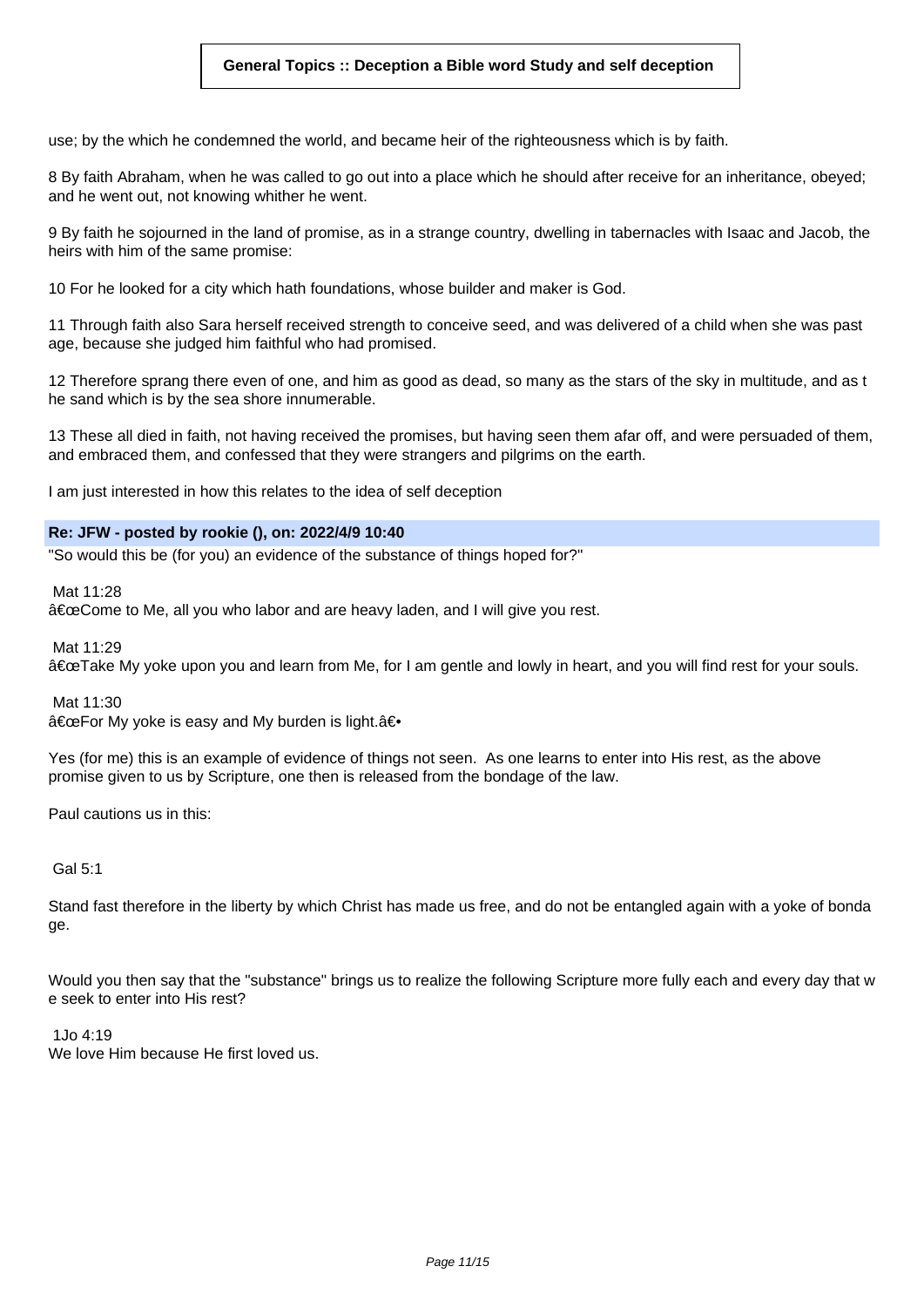#### **Re: deltadom - posted by rookie (), on: 2022/4/9 10:42**

JFW and I are working out what it means to 'receive the love of the truth"

Isa 28:10 For precept must be upon precept, precept upon precept, Line upon line, line upon line, Here a little, there a little. $a\bigoplus$ 

This is an exercise based on the Scriptural truth stated above.

### **Re: JFW - posted by rookie (), on: 2022/4/10 9:13**

#### You testified:

Recently, after noticing a deficit in my two youngest son appetite for the things of the Lord, I prayed and it never left the r oom... (realizing I was out of fellowship in their lives), I prayed for mercy for my sons, that my negligence wouldn't r elieve them of the opportunity to see and know Him. I also confessed that I didnâ€<sup>™</sup>t rightly know what to pray to bring r emedy, asking Him to direct my prayers that they might be profitable to this end -

He answered me, telling me to pray that I wouldn't miss the opportunities that He had already placed before me. So that was my prayer and within two days my boys (without any mention from me) dug out their old bible from a box in thei r closet and placed it on the table between their beds so that when I tucked them in, I saw it and asked if they $\hat{\mathbf{a}} \in \mathbb{N}$  like me to read a story to them and their excitement over the prospect was surprising. This has become part of our daily routi ne and because this version is below their reading level it provides ample opportunities for me to fill in the gaps and actu ally minister to them the word  $\text{\rm d}\text{\rm Y}^{\scriptscriptstyle {\rm TM}}\text{-}\text{\rm d}\text{\rm Y}^{\scriptscriptstyle {\rm \bullet}}\text{W}}$ 

Sorry, I got ahead of the discussion and failed to describe what was understood in mind but not developed in writing. So this is what I thought prior to my last post.

Based on your testimony above, how many times do we hope for the "things" of God, yet in our own strength we set abo ut an action plan to accomplish what we hope for. We know what is right, but yet not know how to do it. Whether it is fo r us or for others, we create burdens that are not the way God would do it. Your testimony brought the thought of struggl ing in the flesh to my mind. Oh what burdens we create. Yet, the struggle often times is used by God as a teaching mo ment, where God gives increase to the "substance". The "substance" of what is learned is that I must decrease, so Jesu s can increase.

### **Re: rookie - posted by JFW (), on: 2022/4/11 15:44**

Yes Amen ✕ï .•

He knows how to keep those who belong to Him, even the mule headed donkeys. He has been so good to us, so patient and merciful, and has answered a bunch of prayers. We are thankful 🙕🕻

Regarding the OP and the love of the truth & substance of things hoped for-

The substance of things hoped for comes from a love of the truth, which itself is antithetical to deception, self imposed or otherwise.

Deception is like a yeast... our Lord used the written word at every point where deception came to Himwether body (hunger/physical need) wether soul (safety/rest) Wether spirit (authority/peace)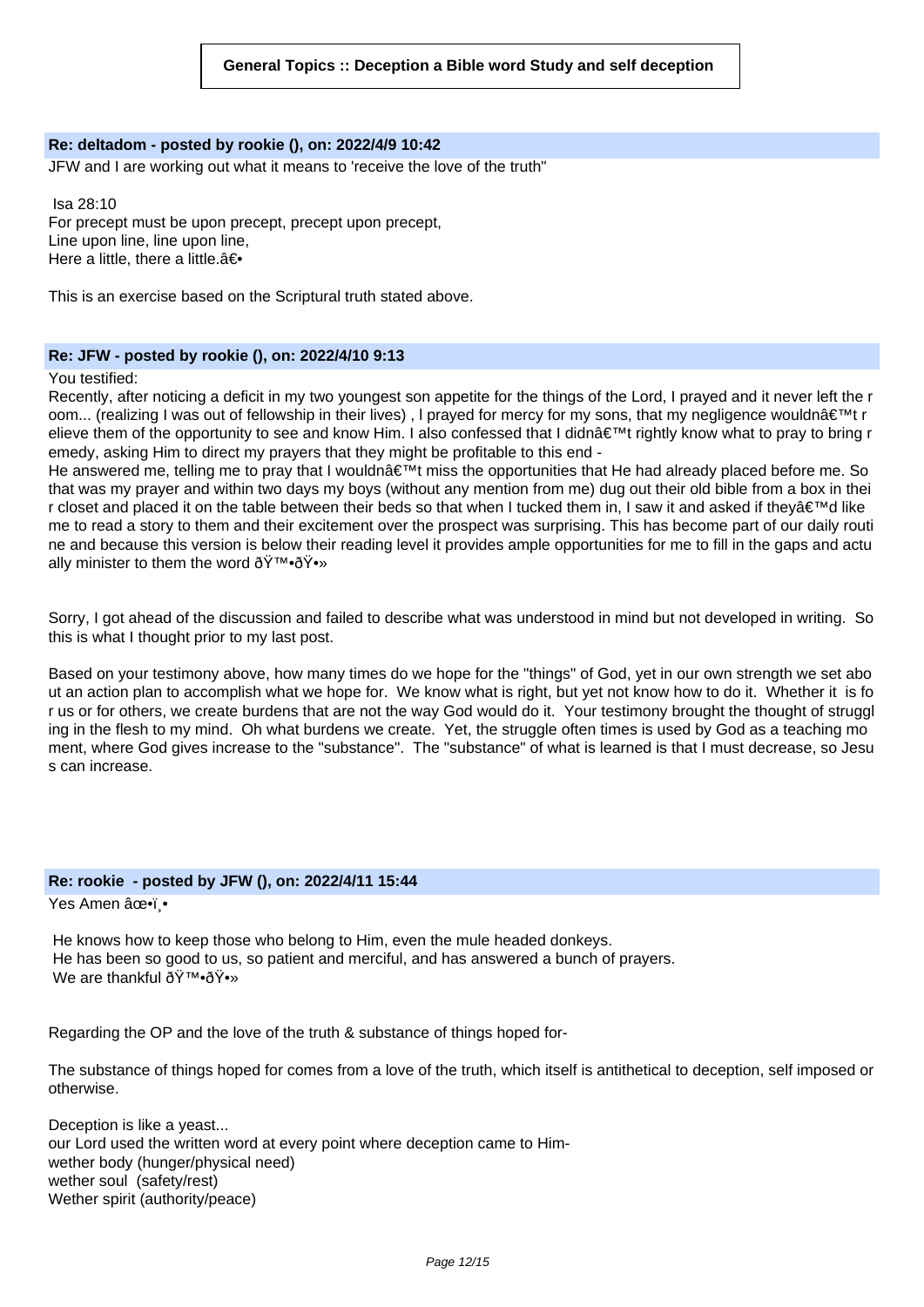### **General Topics :: Deception a Bible word Study and self deception**

His faith in the written word was the substance of the (thing) deliverance He hoped for (Gods will be done) and that was because He loves the truth -

Deception seeks to tempt us to do business with it rather than with God and it's currency could be likened unto a ye ast, whereas with God the currency is a love of the truth.

the foolish virgins were instructed to hurry and  $\hat{a} \in \hat{c}$  buy  $\hat{a} \in \hat{c}$  some oil... Jesus counsels the Laodiceans to  $\hat{a} \in \hat{b}$ uv from Him $\hat{a} \in \dots$ ...

These were to be the  $\hat{a} \in \hat{c}$  or substances of the things hoped for... remedy for deception-

How and where do you understand this business to take place?

Bruisedreed (from Nigeria) recently characterized this exchange as "trading with heavenâ∈ (in another thread) whic h serves well -

# **Re: jFW - posted by rookie (), on: 2022/4/11 21:49**

You wrote:

"The substance of things hoped for comes from a love of the truth, which itself is antithetical to deception, self imposed o r otherwise."

Psa 119:49

Remember the word to Your servant, Upon which You have caused me to hope.

Psa 119:50 This is my comfort in my affliction, For Your word has given me life.

Hebrews 11:1 is commentary for verse 49 above. And to be more precise the entirety of Psalm 119 describes in great d etail how God creates "the love of the truth" in those who live by faith. Now as you have said in the past, I believe that P salm 119 is a table set for a banquet for another time.

The transition to the topic, the nature of deception is to me highlighted in verse 50 above...

"This is my comfort in my affliction...."

Also referring to biblical instruction "line upon line, here a little there a little"

Isa 7:15 "Curds and honey He shall eat, that He may know to refuse the evil and choose the good.

Also

Gen 3:15 And I will put enmity Between you and the woman,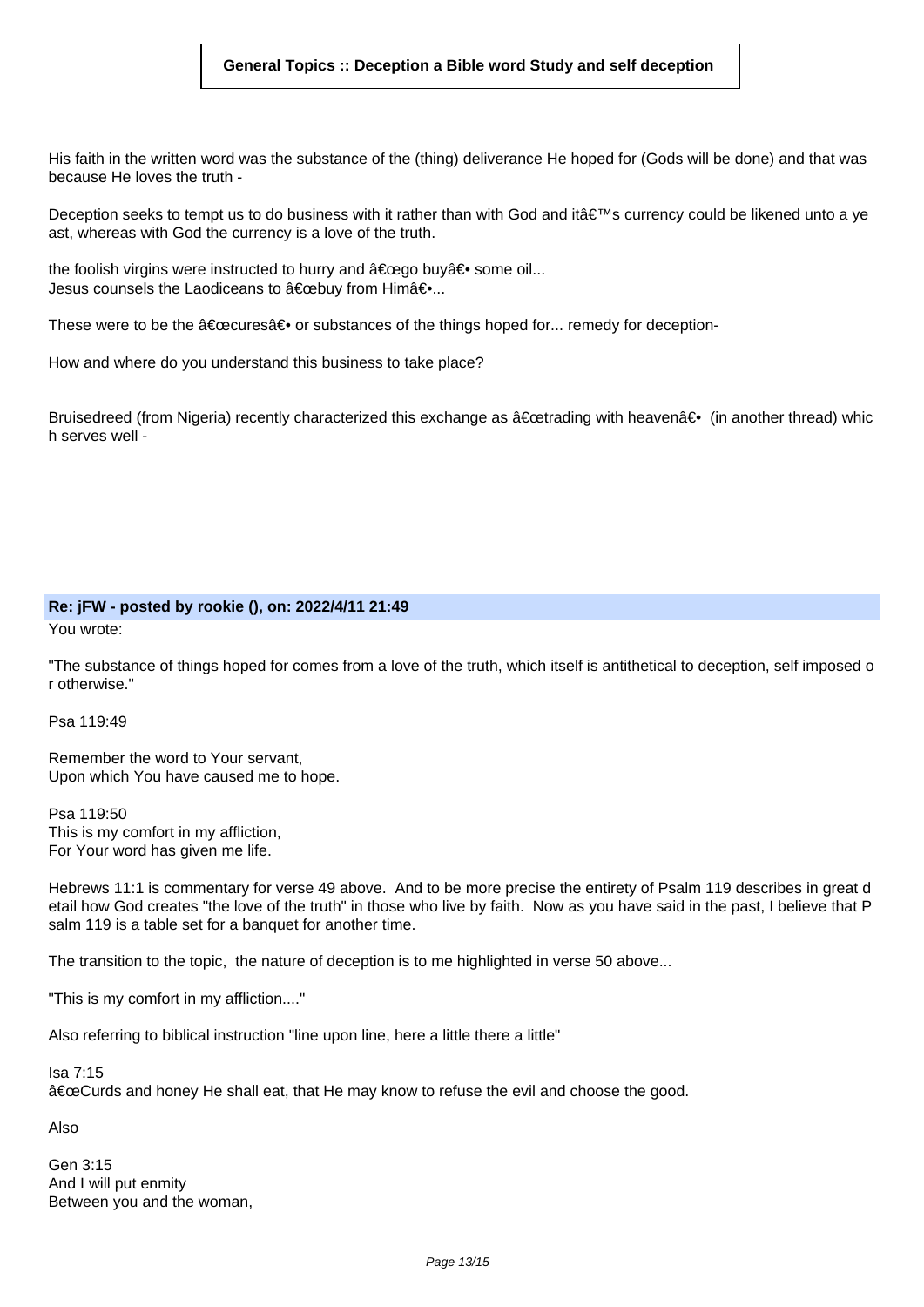And between your seed and her Seed; He shall bruise your head, And you shall bruise His heel.a<sup>€</sup>

Affliction is the fruit of deception in God"s creation. The power behind deception is ascribed to powers and principalities of the air.

This is how I would attempt to answer your question:

How and where do you understand this business to take place?

Back at you....my brother In Christ.

**Re: How and where do you understand this business to take place? - posted by JFW (), on: 2022/4/12 14:57**

(For me) it's comes down to "whom you obeyâ<del>⊙</del>

Indeed it is the business of obedience and we cannot serve two masters -

Deception seeks to entice us to "spendâ⊕ our lot bargaining with the world (kingdom of darkness) in "hopes of t he substance a of that which is seen being better than what God offers which is not seen.

The currency of this world is itself deception, and the willingness (on our part) to give life to it - hence it is like a yeast, it only needs a viable host.

The scriptures record this tendency as  $\hat{a} \in \hat{b}$  excepting friendly with or loving the world $\hat{a} \in \hat{b}$  where over a period of time host will l be conformed into its image.

It $a \in \mathbb{N}$ s the flavor that gets us, just like Esau-

We've all sold our birthright to satisfy our needs apart from God and more often than not, think ourselves clever in o ur initial success. However when discipline comes we mistake it for an attack from the enemy and yield not unto the Lor ds hand. Then because our desires are themselves for self-preservation we lose sight completely and are spiritually blin d.

Conversely, the word of God is as unleavened bread, and it is forever settled in heaven (no worldly yeast). This is the ref ined gold that must be obtained (proactively) by doing business with heaven. Then this same gold (currency) can be use d to buy from the storehouse of heaven, namely Jesus,... which is to say we obtain a greater capacity to host Him till He be fully formed in us- this is the business of heaven. As we increase in our knowledge of Him, His spirit can more fully in habit us conforming is into His image.

(For me) this is the where & how  $\text{OY}^{\text{TM}}\text{-OY}$ 

# **Re: jFW - posted by rookie (), on: 2022/4/12 22:29**

you wrote:

"The scriptures record this tendency as  $\hat{a} \in \hat{b}$  friendly with or loving the world $\hat{a} \in \hat{b}$  where over a period of time host wi ll be conformed into its image. "

Rev 12:9

So the great dragon was cast out, that serpent of old, called the Devil and Satan, who deceives the whole world; he was cast to the earth, and his angels were cast out with him.

1. $I_0$  2:16

For all that is in the worlda  $\varepsilon$ 'the lust of the flesh, the lust of the eyes, and the pride of lifea $\varepsilon$ 'is not of the Father but is of t he world.

Would you say that through the spiritual power of Satan that all men are deceived into striving to acquire what appeals t o the flesh, eyes, and pride of life?